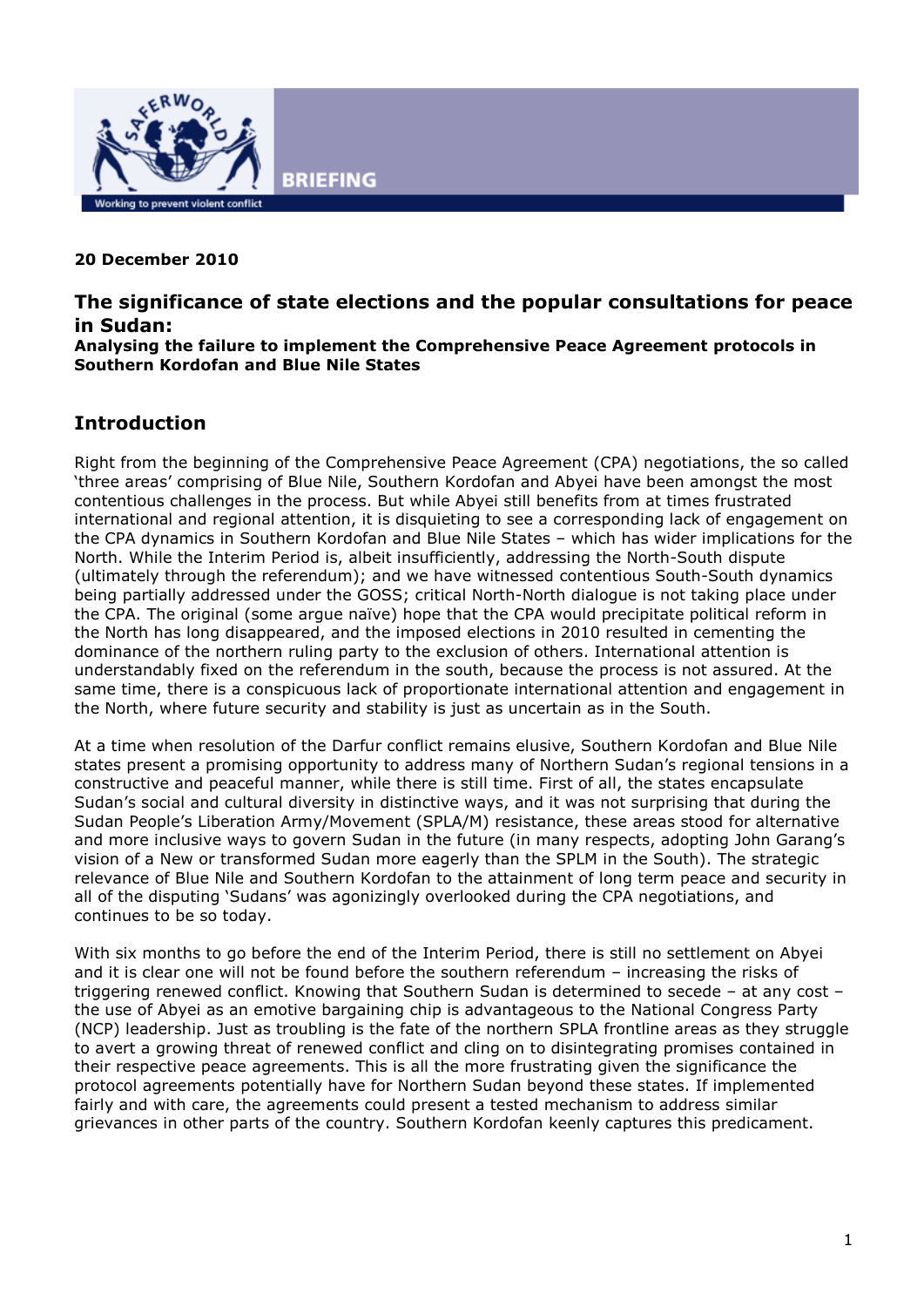# **Southern Kordofan**

Southern Kordofan State under the CPA is made up of what was South and West Kordofan before the war – putting an even greater number of charged political issues under one administration. The underlying causes of the conflict have their source in historical Nuba grievances over economic, social and political marginalisation, manifested in issues over land governance and the inequitable distribution of resources; the lack of recognition of cultural diversity; and the role of religion and education in the state. During the war, the state hosted a complex series of garrison and rebel strongholds which caused death and major displacement – the aggrieved Nuba tribes being worst affected. The war also caused divisions within and between Nuba and non-Nuban groups and caused many young men of all ethnic backgrounds to also join the Sudanese Armed Forces (SAF) or Popular Defence Forces (PDF) because of either economic necessity (they had no alternative sources of income) or political manipulation (being promised land, property, rights over resources or vague opportunities for retribution). For many, the determination of these issues in Southern Kordofan (and Blue Nile) following the Interim Period will shape future peace and security across the North and the areas bordering the South.

On the SPLA/M side during the war, many of the traditional barriers between Nuba tribes were relaxed or broken. This was partly due to the need to work together for survival, but it was primarily due to the Nuba leadership seeking to promote a more united and rights-based society. This has been seen as an unforeseen 'positive' outcome from the tragic war. The first steps towards a peaceful settlement came in 2002, when a cease-fire was brokered between the SPLA/M and the Government of Sudan. This was followed by an accompanying programme, the Nuba Mountains Programme Advancing Conflict Transformation (NMPACT), to promote equitable access to basic services across the divided line. Shortly afterwards, the IGAD sponsored peace negotiations started and in 2005, the SPLM in Blue Nile and Southern Kordofan signed up to a special power sharing agreement for the states.

## **Present context**

The initial years of the Interim Period were characterised by insecurity and tense NCP/SPLM relationships, but this has been reversed over the last two years. Some positive benefits have reached the state, and civil society groups have observed a growing political awareness that in fact all indigenous peoples of Southern Kordofan have suffered similar fates in the past – marginalisation as a result of centralist policies. Almost six years on, citizens from different ethnic and political backgrounds see peaceful coexistence as their best option, and no one wants to see a return to violence. Although memories of mass killings in the 1990s are fresh, people still want a successful CPA process and outcome. Public expectations are high therefore that their aspirations will be met (complicated by the fact that despite numerous awareness campaigns by the NCP and SPLM, many still believe this is a vote on secession).

Set against these positive developments, current trends are worrying. In Southern Kordofan, as the CPA process seems increasingly likely to be frustrated, tensions are rising. Conflicts, mostly exacerbated by political interference, are causing increased friction across ethnic groups (whether Nuba-Nuba, Nuba-Arab or Arab-Arab). The distribution of weapons to armed groups has been reported, as has increasing military presence in the State – significantly beyond the levels permitted under the CPA. On land issues, a key and contentious driver of conflict, although there has been a positive slowing in contentious allocations of land, at the same time the promised Land Commission has not been formed. Anxiety has also been expressed over the perceived reduction in civilian protection, and the challenges that may be faced by international agencies delivering basic services in the midst of a potentially volatile period. For example, one hospital in Kauda, Southern Kordofan is currently closing down because of registration difficulties.

#### **Elections and the popular consultation**

Central to the CPA in Blue Nile and Southern Kordofan is the holding of elections followed by a 'popular consultation'. The elections are key, because representatives of the state parliament are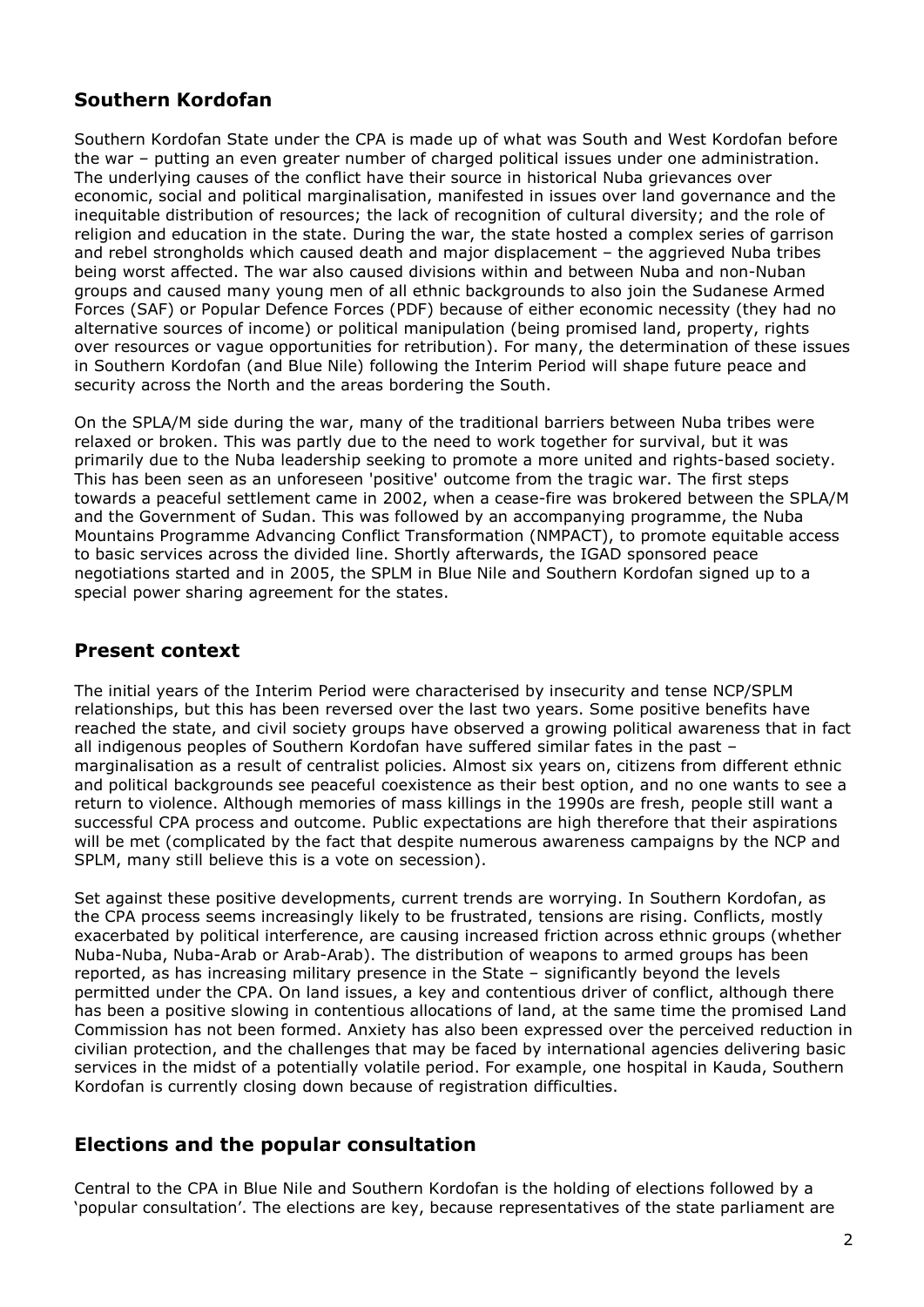the ones mandated to lead the popular consultation process. Pointing to the National Elections in April this year, civil society representatives suggest that the current voting system will favour the ruling party and not reflect diverse constituencies. If this is the case, it will be so in spite of new census results (October 2010) reflecting a greater share of likely SPLM supporters in the local population. Hampered elections on the other hand would conceivably become a tipping point: the peace process could collapse and conflict break out if this stage is perceived to be manipulated. It is critical therefore that the authorities demonstrate political will and reassure the States' citizens that the political process agreed is sufficiently respected and fair to offer a real alternative to the previous armed struggles. If elections are not perceived to be fair, and to result in representation by the electorate's chosen parties in State Government, the popular consultation may be meaningless as an instrument for change.

The popular consultation mechanism is intended to solicit the views of people on preferred future governing arrangements within the state and between it and the centre. The results are then intended to feed into a constitutional review process set out under the CPA. Its success depends on how the constitutional process will be conducted after the CPA: will the promised Constitutional Review Commission be legitimately formed or will the north revert to the 1999 constitution. Should the outcome lead to an alternative system of governance that respects diversity, promotes greater integration and addresses the grievances of the past, then the prospects for peace are encouraging.

However, SPLM constituencies in Blue Nile are already sensing a lack of political will to implement the popular consultation as intended, through tactical delays such as the release of funds. And in Southern Kordofan, although some preparatory work has commenced, the consultation has not started because earlier census results were called into question and had to be conducted again, thus delaying elections there until April 2011.

There is growing uncertainty that the processes will be completed in Blue Nile before the southern referendum, as stipulated in the CPA, and both States only have six months in total to complete everything. If delayed, South Sudan will no longer be represented in the national level, and the SPLM in Southern Kordofan will be more isolated (northern representation on the Council of States, which could be tasked with mediating between the state and the centre, is composed of 29 members of the NCP and 1 member of the SPLM). There is increasing doubt in circulation that a conducive environment to conclude a satisfactory political settlement (based on the consultations) will exist after the end of the Interim Period.

## **Conclusion**

There is a real danger that the closing chapters of the peace agreement in Southern Kordofan and Blue Nile will narrate the failure to grasp an opportunity that will be strongly regretted thereafter. The nature of the consultative process has already dramatically changed because of delays and the failure to establish key institutions under the CPA such as the land and constitution review commissions. There are mixed opinions amongst northerners more generally over their fate following the CPA. Without opportunity to influence the outcome, realisation that the South has gone with much of Sudan's natural resources will penetrate deeply. A minority will see this as a chance to reclaim the Islamist agenda. For many others, there is an expectation that the post-Interim Period will usher in a hardening of the centre's control, imposing conformity rather than encouraging diverse groups to co-exist on an equal basis. For those at the periphery especially, there is anxiety that the NCP will continue to promote a dominant Arab and Islamic character at the expense of other Sudanese identities.

Both Blue Nile and Southern Kordofan states are in a strategic position to contribute to wider conflict transformation processes in Sudan. This is especially clear given their geographic position and the unique combination of issues at stake (ethnic, religious, economic, political). They can only play this role, however, if the popular consultations are undertaken legitimately and fairly. Such a process could have the potential to grow into a mechanism for other parts of the country addressing similar grievances in the search for equitable and inclusive models of governance that could have great benefits for the North as a whole.